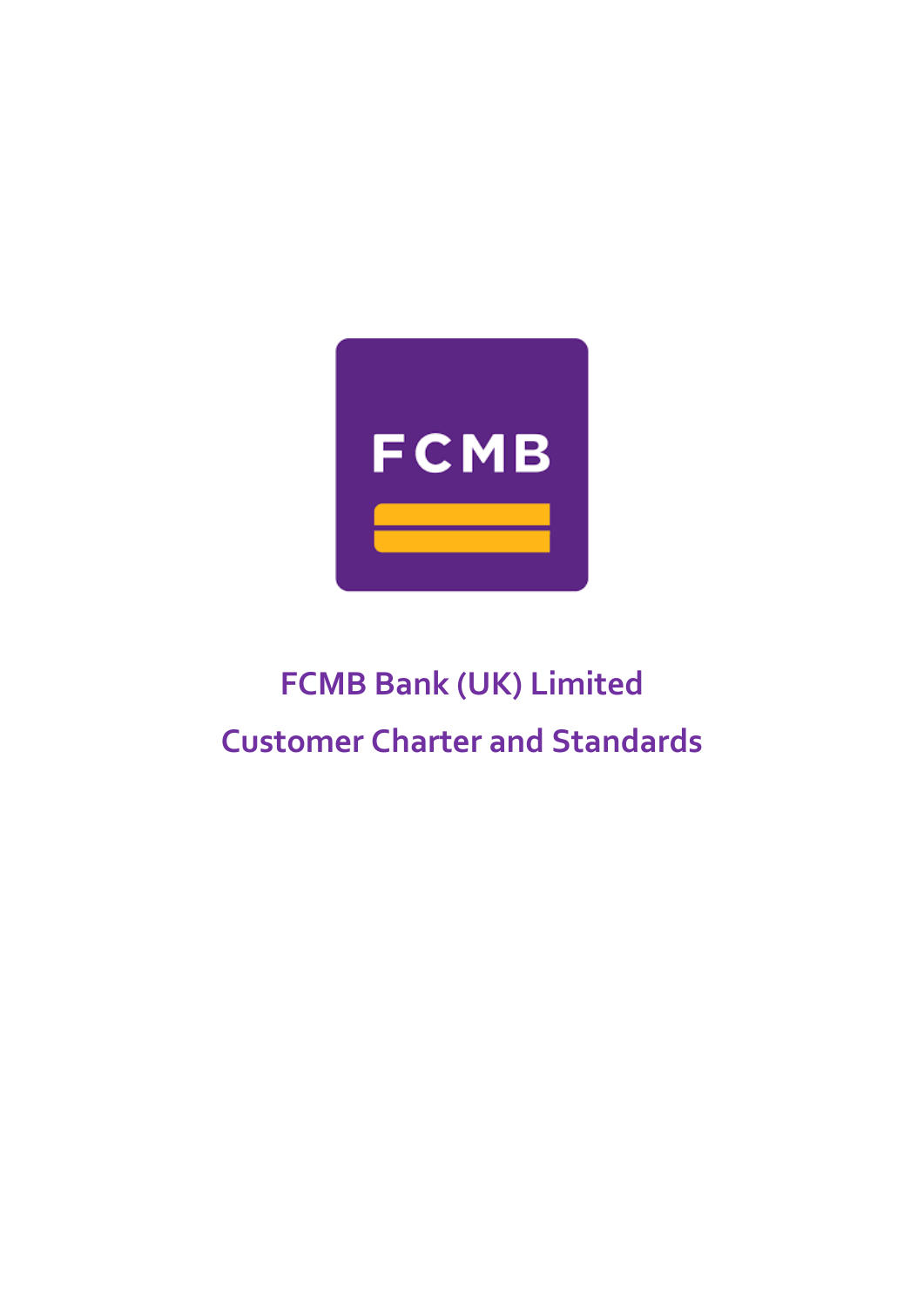# **Our Customer Charter and Standards**

At **FCMB Bank (UK) Limited**, our customers are our primary focus. We are dedicated to delivering excellent and consistent standards of service and positive customer outcomes by placing our customers at the forefront of everything we do.

These are our commitments

## **Our Charter**

### **Products that are right for you**

We will adopt recognised product development and service delivery strategies, and research aimed at achieving excellent customer outcomes.

We will ensure the delivery of our products and services conform to the laws and best practices of the United Kingdom and that you will always be treated fairly.

We will ensure our products and services which you subscribe to, are tailored to meet your needs, and represent fair value when evaluated against our competitors.

### **Product and Service Information**

We will be available to provide you with product and service information including relevant disclosures that will assist you to navigate our products and services.

We will ensure that you understand what we are offering and what you are committing to. We will provide you with an appropriate forum to obtain any clarification or information you need as and when you require it.

### **Ongoing support**

We will provide you with ongoing support and the relevant forum to address your enquiries, complaints, observations, or compliments.

We will enhance your experience with us by being attentive to everything you have to say, or have observed.

We will openly assist you with getting the clarity, resolution, and satisfaction you desire from your relationship with us and our products and services.